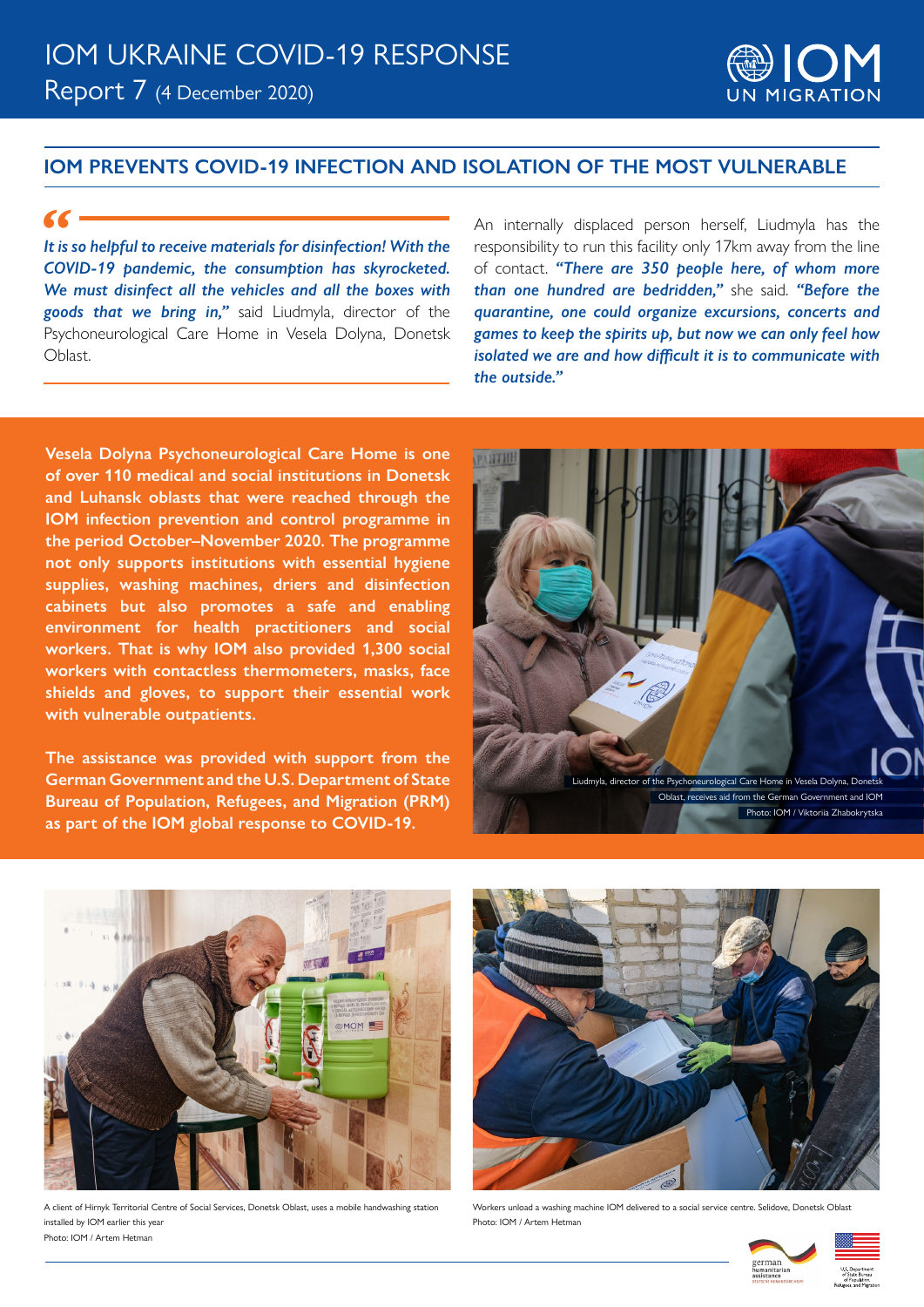

# **"WEAR A MASK. DON'T MASK YOUR FEELINGS"**

### **IOM SUPPORTS SAFE ACCESS TO PSYCHOSOCIAL SUPPORT IN CONFLICT-AFFECTED AREAS OF UKRAINE**



Through a public campaign launched in November 2020, IOM is promoting the importance of mental health and psychosocial support among Eastern Ukrainian communities affected by the COVID-19 pandemic. A dedicated emotional support hotline is available to the population of all oblasts of Ukraine, thanks to the support of the U.S. Department of State Bureau of Population, Refugees, and Migration (PRM).

As in many other countries, also in Ukraine the COVID-19 pandemic is disproportionately affecting the most vulnerable communities. Families in the Eastern Conflict Area have already suffered from six years of stress and fear over the insecurities induced by a protracted conflict. This had a deep impact on their wellbeing, their access to basic services and their livelihood. In early 2020, reports of psychological issues spiked as communities struggled with the additional uncertainties brought by the outbreak of the COVID-19

pandemic and its effects on existing vulnerabilities.

Among the most at-risk social groups, the elderly represent over 36 per cent of the total population in Donetsk and Luhansk oblasts. Most of them leave out